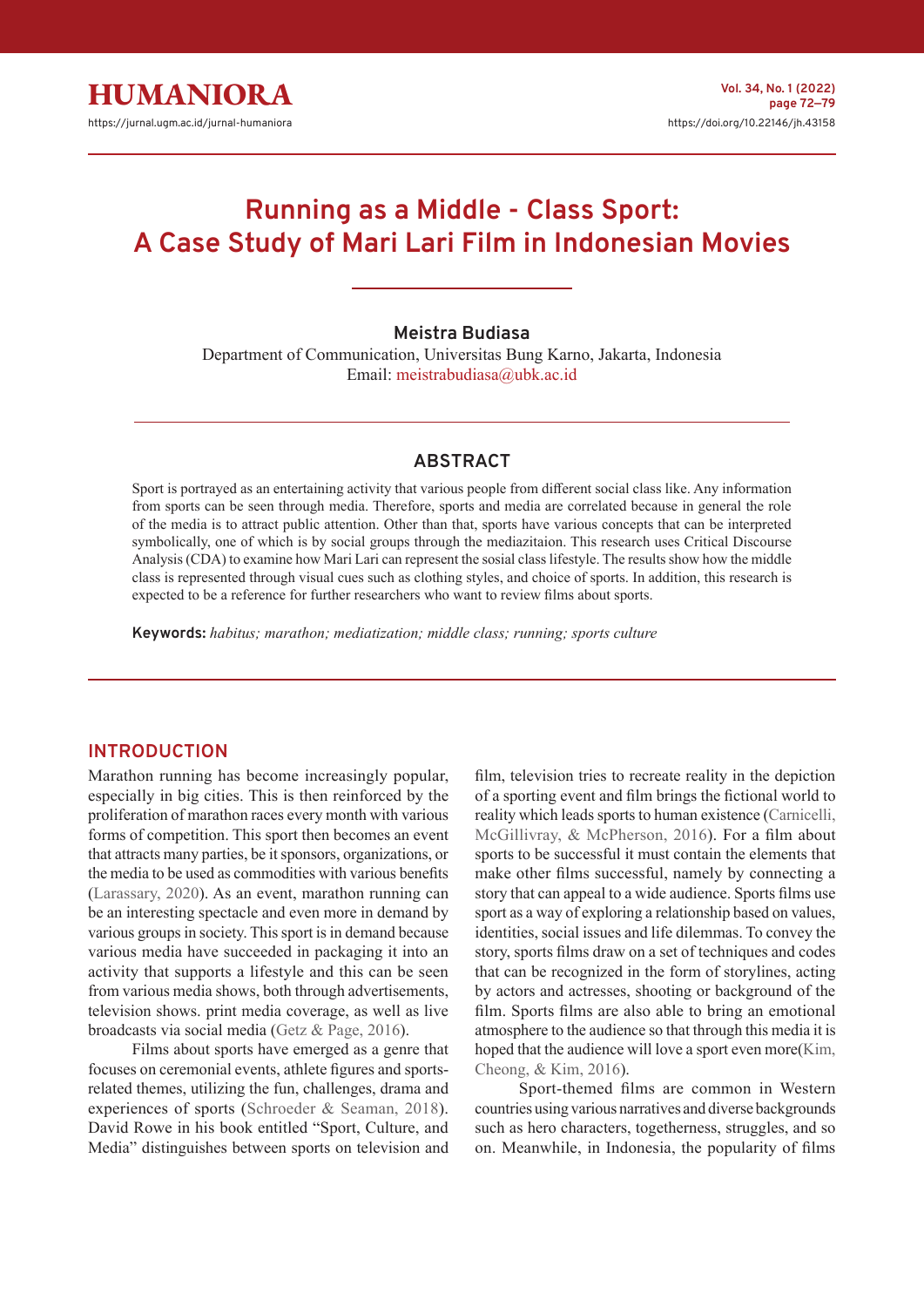about sports has grown in recent years. Indonesian films about the sport include (Cox, 2017) about the life of a boxer, Nesbit & King (2010) about the biography of badminton player Liem Swie King, Komari & Prasojo (2020) about karate, *Hattrick* (2012) about futsal, and *Mari Lari* (2014) about marathon running.

Sports and media are correlated because in general the role of the media is to attract public attention. The process of mediatization in the field of sports, especially marathon running, involves the relationship between the mass media, society, and sports institutions. Mediatization, according to Stig Hjarvard (2013) is a concept used to explain the continuation of media logic in various fields, such as politics, culture, religion, and also sport. It is the logic of the media that makes sport a public consumption with very diverse interpretations. One of media that can show to the society the interpretation of sports is film. Sport, film, and the media more broadly all play a critical role in the explanation of sports, both as a tool of sustaining hegemonic authority and as locations showing the contradictions inherent in its preservation.

Departing from the introduction above, this paper focuses on how sports is mediatized in the film *Mari Lari*  (2014), a film about urban youth told through the story of a new marathon runner. The film was directed by Delon Tio who also directed 'Where the Road Meets' the Sun movie. The film itself is produced by Yasha Chatab as the founder of Indorunner community under the Nation Pictures company and gained several nomations for "Piala Maya" and "Piala Citra". The film is starred by Dimas Aditya (as Rio) and Olivia Jensen (as Anisa). The story revolves around Rio Kusumo, the son of a former running athlete, who used to be a pessimistic young man. After his mother's death, Rio is determined to make his father proud by taking part in a marathon. He is determined to take part in the marathon for his mother (Hanan, 2017).

To further discuss the concept of mediatization, the author analysed *Mari Lari* to unpack the symbolic differences between social classes through the visual cues urban life depicted by the atmosphere of Jakarta's social life, types of work, and urban infrastructure. In this paper, the author shows how through sports mediatization, the film Mari Lari preserves social class distinction.

#### **THEORETICAL FRAMEWORK**

## **Sport as Social Life Representation through Film**

Sport is an arena of patterned behaviors, social structures, and in- terinstitutional relationships that holds unique opportunities to study and understand the complexities of social life. The existence of sport must be explained in terms of something more than simply the needs of the social system or the production needs of a capitalist economy. Sport is created by people interacting, using their skills and in- terests to make sport into something that meets their interests and needs.

According to (Katzer & Kildyushov, 2018), sport is a very prominent social institution in almost every society because it combines the characteristics found in any institution with a unique appeal only duplicated by religion, and even social lifestyle representation. Usually, the representation of sport in lifestyle of society can be seen through film, media, and other media. Mainstream sports film may depict racial, social class or gender issues, as part of its appeal to a mass audience, but these issues are frequently engaged with critically or provided with a social or historical context.

#### **Mediatization**

Conceptually, mediatization does not have a single definition but consists of several views. One of the most used of such definition is the one proposed by Nick Couldry and Andreas Hepp who view this concept from two forms, namely institutionalist and social construction (Gomes, 2016). In the institutionalist view, mediatization is seen as a process in which non-media social actors must adapt to the rules of the media aimed at the logic of production, and its barriers (see Hjarvard, 2008). In summary, it can be said that Mediatization is understood as a theorizing of media transformation over time, focusing on the broad influence of media institutions on practice and technology in various forms of social settings, including politics, civil society, religion, popular culture, and the arts.

Hjarvard (2013) defines mediation as a process where culture and society become dependent on the logic of the media and the logic of society. This process is further characterized by duality in the media which institutionally acquires its status and society at the same time becomes integrated into social life in other social institutions and cultural environments (Hjarvard, 2013). The concept of mediatization itself does not only focus on the effects of media, but on the relationship between changes in communication media on the one hand and socio-cultural changes on the other.

## **ANALYSIS METHOD**

In analysing Mari Lari, the author examined how a particular social class – the middle class – is illustrated indirectly through symbols of clothing, narratives, and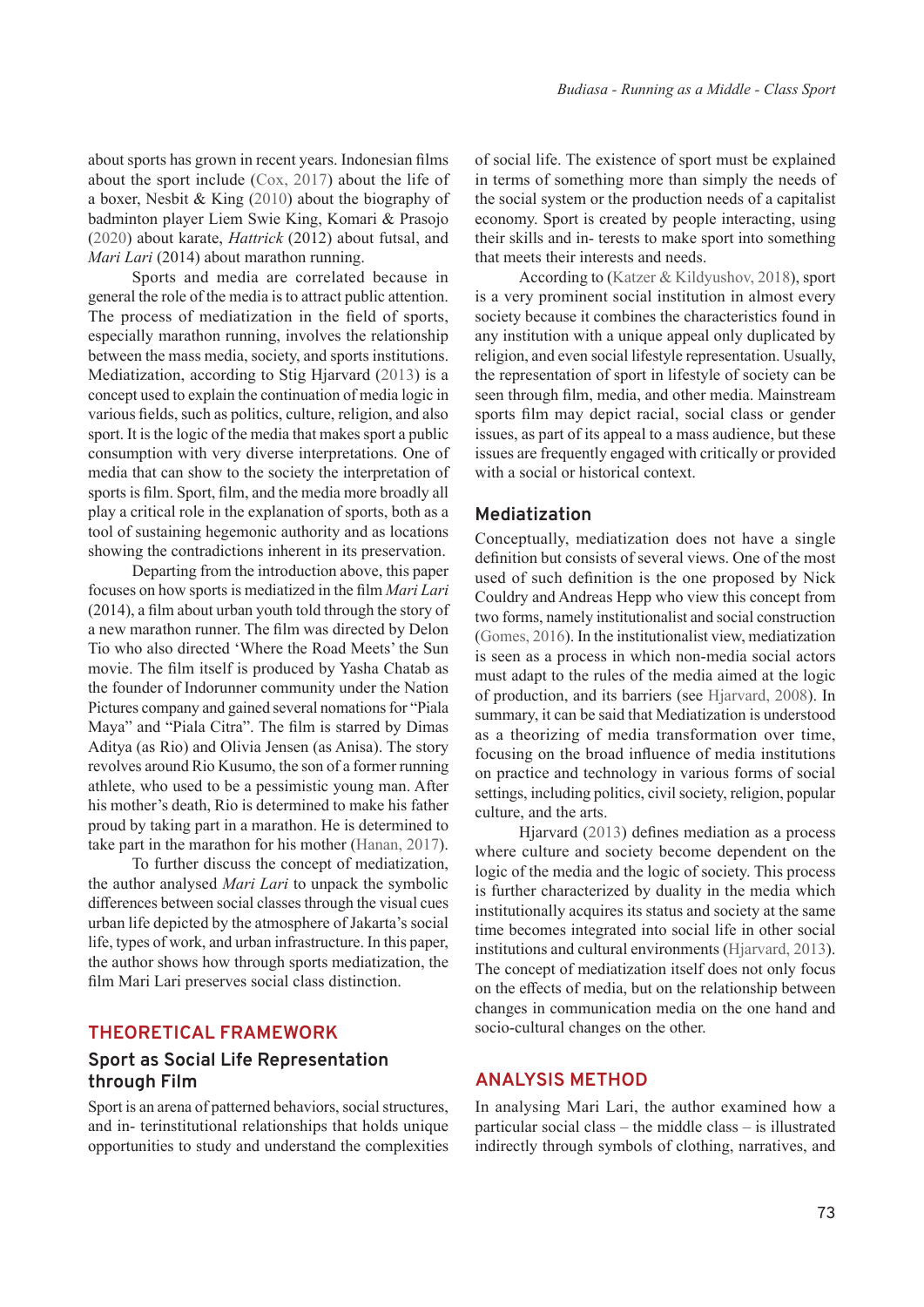scenes, which in essence is how class distinctions are based on taste, not only on economic status (Gelfand, 2019). To do this, the author uses Critical Discourse Analysis (CDA) approach that views language as a form of social practice and focuses on the ways in which social and political dominance are reproduced by text and speech (2001). The aim of critical discourse is to analyze "the relations of domination, discrimination, power, and control that are both vague and transparent as seen in language" (Kaufman & Lindquist, 2018).

For the analysis of the film Mari Lari, the author followed (Sriwimon & Zilli, 2017) framework on the three levels of discourse analysis, namely text, context, and discourse. At the Text level, the author discusses texts related to language or narrative expressions which are the entrance for deeper analysis into context. At the Context level, the sociocultural situation behind the film was analysed alongside the Text. At the level of discourse, the author combines text and context in relation to the history, power and ideology. By combining Mediatization and Habitus, the author discuss how the transformation of social class tastes difference occurs in the film. The scenes to be analyzes consist of six scenes. Those scenes represent the social class and visual cues urban life in terms of how they look in doing sports (Rannikko, Harinen, Torvinen, & Liikanen, 2016).

## **DISCUSSION OF RESEARCH FINDINGS**

## **Urban Life and Distinction**

Marathon running as a sport related to physical fitness is increasing in popularity in urban areas. Several organizers hold running competitions every week and are always enthusiastically welcomed by the community (O'Loughlin, Nikolaidis, Rosemann, & Knechtle, 2019). When viewed from the mediatization concept developed by Nick Couldry, the marathon is only a transformation of a series of events in the world of sports. The running competition is in the series a competition arena which in the previous process started from an institution which was then mediated by a media. The following picture is one of the scenes in the film Mari Lari and if analyzed by critical discourse Fairclough will answer the series (McKay, McEwan, & Baker, 2019).

Figure 1 in this film is the first scene of the "Mari Lari" scene which shows news about sports. The background of the picture is the atmosphere where Rio works in a car showroom, while the scene that follows the picture is when Rio is taking a break from work and reading a newspaper (Scheer et al., 2020).

At the text level, Figure 1 is a newspaper article



**Figure 1.** Initial scene from "Mari Lari" film

showing a photo of the Minister of Youth and Sports. This text is a message that running is very important for physical fitness and health.

At the Discourse level, while the newspaper article discusses how running can make the body healthy, interestingly, the man who potrayed the Minister of Youth and Sport is actually the founder of the Indorunners running community (the longest running community in Indonesia) who also produces the film. The depiction of Minister of Youth and Sports in the newspaper or has an implied meaning that running is popular.

At the contextual and sociocultural level, Mari Lari film wants to create a healthy lifestyle through sports. Yasha Chatab as the founder of the Indorunners running community wants to make running a part of his lifestyle because he sees this sport as an inexpensive activity. In his statement regarding running, Chatab stated that "We at Indo Runners always emphasize that our activities are fun so that they can be accepted as a lifestyle. We rarely talk about the athletic side, but we emphasize more that we want to have fun, get to meet lots of people and have fun" (Triananda, 2014).

Talking about lifestyle in the Bourdieu concept, it cannot be separated from social class because this refers to what is called a "sense of distinction". This relates to how social class preserves tastes in each of their groups which then symbolically demonstrates their identity (Wolter, Brach, Cronin, & Bonn, 2016). The statement from the founder of the running community, accompanied by a news representation about running in the opening part of the film, indicates that this film is part of the mediatization of the sport of running. Where the audience is invited through the film's logic to exercise as part of the fun and interpret health as a form of differentiation from social groups. The difference lies in the presence of the film community that dominates in every scene plus the storyline of family dramas from the middle social class (Schiele & Venkatesh, 2016).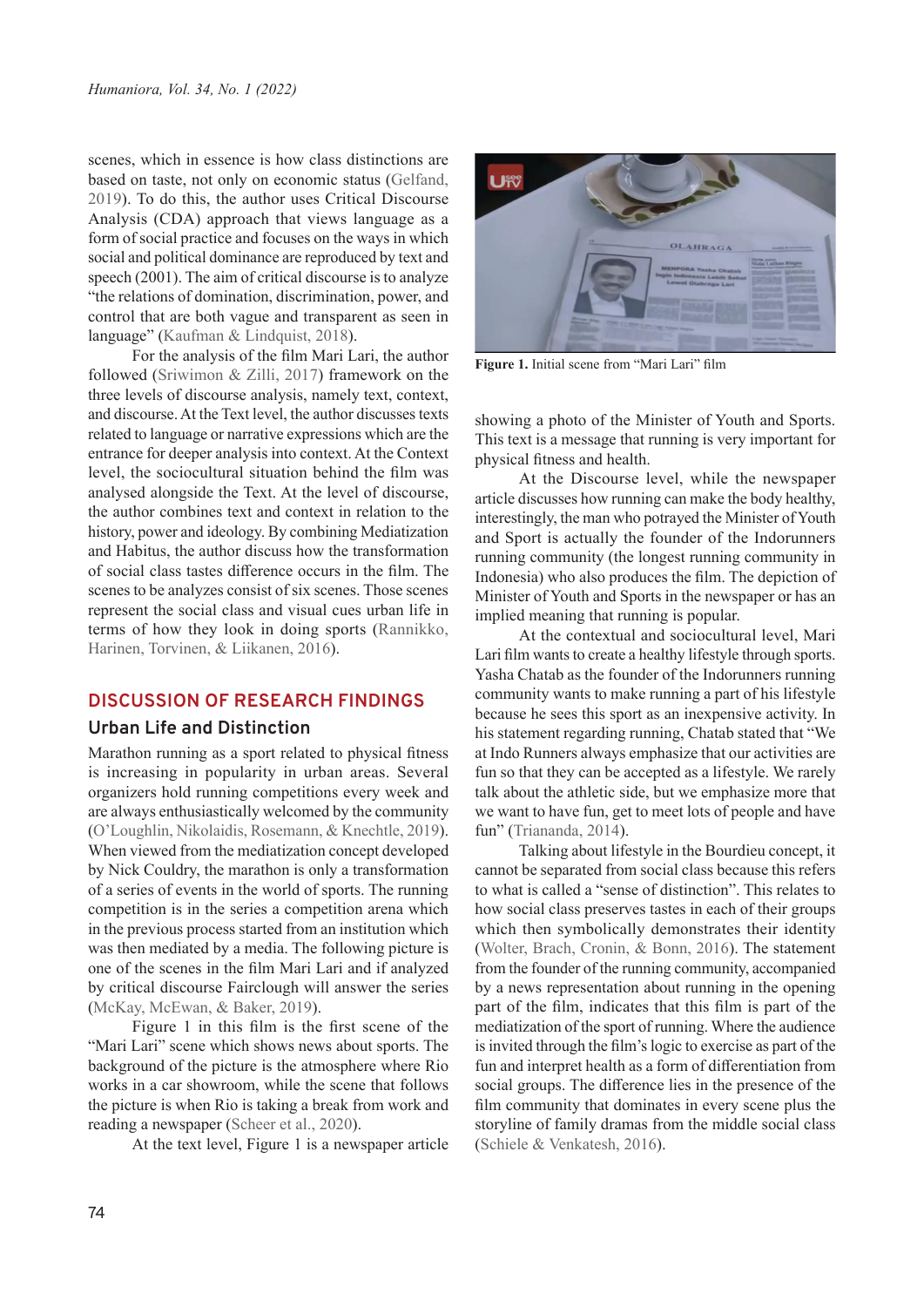

**Figure 2.** Rio just joined the running club by giving his running program

In another scene (Figure 2), the symbolic taste distinction is made even clearer. The picture above shows a scene where three *Mari Lari* characters are having a conversation. With the position of the body and the characteristics of the clothes worn, it can be seen the level or level of a hobbyist from marathon sports.

At the Text level, the narration in the scene is the figure of Rio who as a new runner asks about the running program. With notes using paper Rio listens to comments from the program he made. Meanwhile, Reza, who is in this film as an experienced runner, gave some input from the program. It appears that by wearing the Indorunnes Running community clothes, Reza gives some notes and motivations so that Rio wants to join the community so that he can improve his running. Meanwhile, the female figure, Annisa, who invited Rio to join the running community, became a liaison with Reza and suggested that she follow his program and be diligent in joining the community.

At the Discourse level, the picture scene seems to give the discourse of an amateur runner who is learning to become a runner who symbolically seems experienced. That impression can be seen from the clothes and bodies of the runners in the scene, where Rio's posture and clothes don't look like experienced runners. Meanwhile, Reza and Anisa from the picture show that they are experienced runners, the characteristics are found in the accessories on the sleeves for the cellphone holder to make running easier and also the clothes they wear appear to have a very proportional body posture which indicates that they are runners. Not only that, in that scene, Reza's style of speech also looks like a teacher and a role model for runners. Meanwhile, Rio bowed slightly in a rather low-key language so that he seemed impressed that joining this community would become a runner who was programmed with the target. The audience through Figure 2 can already judge that the difference in runners

who have been constructed with many experiences is experiencing Distinction with attributes, speech style, narration and body position.

At the Contextual or Sociocultural level, the scene, when associated with the concept of Habitus Bourdieu, has a function as a distinction from social structures. In that scene, the structure is found in the accessories worn and the body posture shown in the picture above, the difference here is to create a distance between experienced and new runners. As the backdrop for the scene, the Indorunners community runners gathered for a night run. The gathering place for the run was in a shopping center in Jakarta and the camera angle was directed towards the mall area before showing the three figures above. The atmosphere of the mall in the middle of the city with stylish runners indicates that exercising is also a style so that the value of fitness or health is exchanged by the value of lifestyle. It is through this that the public cannot openly interact more intimately with the community, the role of the running club in the end only becomes a driving part of the commodification of sports. In the class distribution of sport so that according to Bourdieu sport has a symbolic function whose translation of social differences is translated into the logic of the field and an expression of the cultural value. Sport in this case is seen as a form of capital that produces profits in difference (Flemmen, Jarness, & Rosenlund, 2018).



**Figure 3.** Scene when Rio joins a running race for the first time

Picture 3 is a scene where Rio is taking part in a running competition for the first time. In this scene, Rio arrived late before the race while Anisa and Reza had already arrived.

At the text level, the narration in the picture is how Reza and Anisa have a dialogue asking each other about Rio's position, who hasn't arrived yet. When he was present, he was asked about the food he consumed before joining the competition, Rio then replied that he had not eaten breakfast. Reza, who is constructed in this film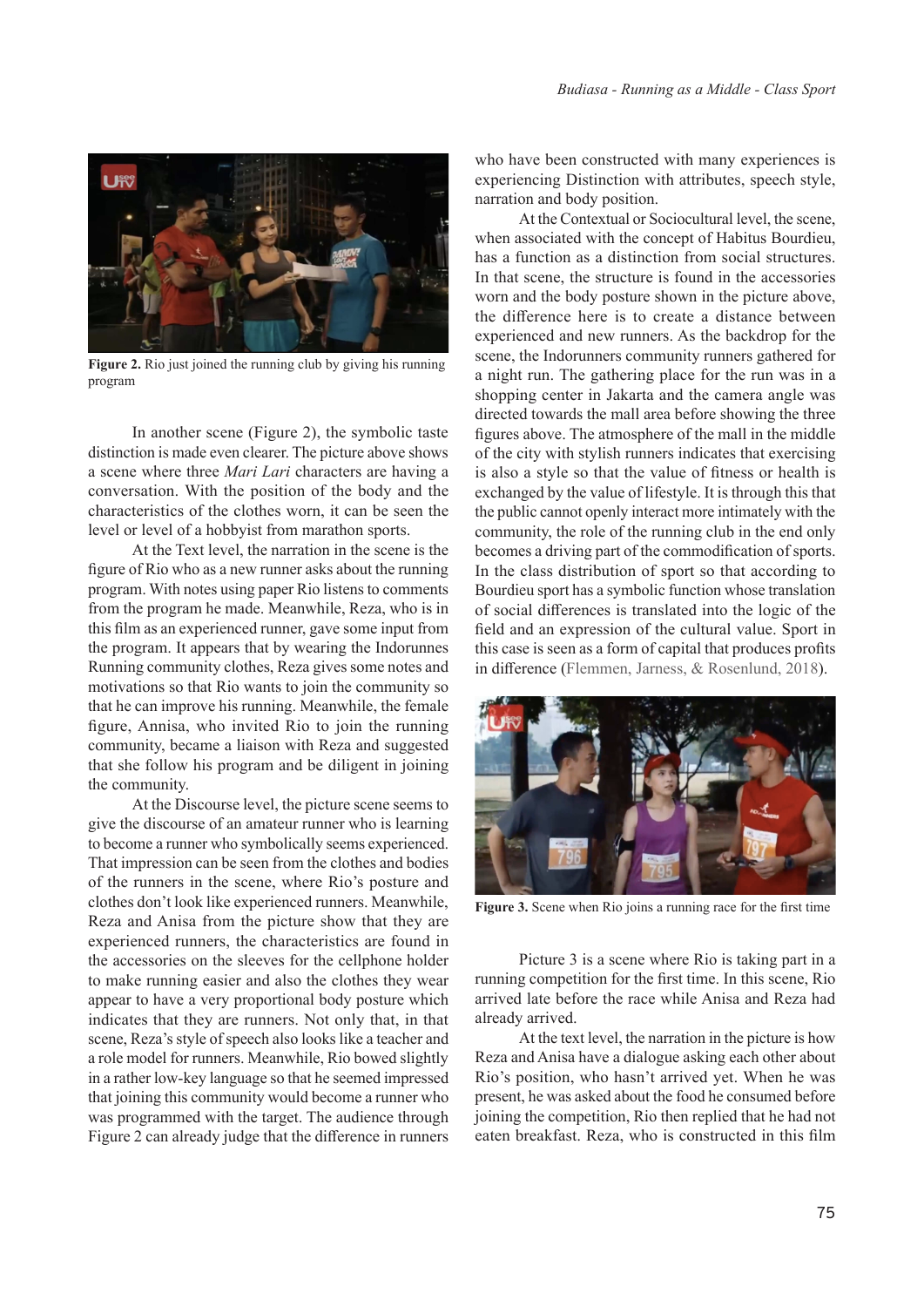as a professional runner, then offers Rio bananas to eat because he has to eat first to take part in the competition.

At the Discourse Level, the scene in Figure 3 further emphasizes the Distinction between runners. Where the atmosphere of the competition and the clothes worn, it can be seen that there is a difference in a more different figure. Complete attributes ranging from hats, glasses to clothes seem attached to Reza and Anisa so they seem very suitable for runner style, while Rio is quite simple but with a new look on his face. The picture conveys that in order to become a runner to be more comfortable, the attributes worn can indicate that.

At the Contextual and Sociocultural Level,The picture further clarifies the position of social status distinction which in this case is the way of sportswear when participating in a running competition. Clothing has a big role in determining a person's image. Clothing is the outer skin of the body that confirms and shows identity and has symbolic value. People often make judgments about social values, based on what other people wear (Logg, Minson, & Moore, 2019). As a cultural phenomenon, clothing can be understood as social practices in which class relations and class differences are made meaningful. Clothing is the basis for the formation of these social groups and individual identities within the group, and not merely a reflection of them. Thus, the attributes and clothes in Figure 3 can been seen as symbolic forms of distinction from the side of sports.

## **Symbolism of the Middle Classes**

A more specific form and signifying differences in tastes in terms of social class is visible in the scene in Figure 4. The scene analysed here is when Tio Kusumo, played by (Doni Damara), Rio's father, does a morning run and passes through the gate of his office.

At the Text Level, the image above is part of the scene when Rio's father did a morning run from home and had time to pass through his office gate. In front of his office, Tio just stopped measuring the time or distance that had been traveled while the security guards only paid respects because of his father's position as a manager. At the salutation, Tio didn't say hello, just looked at the clock and then immediately started running again.

At the Discourse Level, the scene presents a discourse about the differences in social structure in activities. It is illustrated that the security profession in the picture still plays a role in guarding the office. Meanwhile, Tio's professional position as a manager seemed to be enjoying her free time by running. This symbolizes how the middle class is active with their free time and workers are quick to move for their needs.



**Figure 4.** Scene of Rio's father running through the gate of his office



**Figure 5.** The scene of Rio getting a job evaluation from his superior

At the Contextual and Sociocultural Level. Social class in Bourdieu's view does not rely on historical thoughts or political economy alone but on class practices that include tastes, ways of dressing, and various social choices in everyday life. The example in the picture and scene above is a form of legitimacy of social class where the runner is a figure from a certain class through a company position while security guards are workers with lower structures in the company.

In another scene (Figure 5), the social status of the main character - Rio – is shown more clearly. At the Text level, the image above shows Rio wearing a suit and tie. In the scene above, Rio gets advice on how to be a good salesperson from his superior . Rio is expected to be even better at doing marketing activities.

At this Discourse Level, the scene above represents the type of work in urban areas with supporting clothing and work locations. While the social groups of urban workers are included in the middle class, according to Richard Robison's categorization in his book "The New Rich in Asia: Mobile Phones, McDonalds and middle-class Revolution" (1995), "in the structure of the New Order's political economy (Orba), consists of intellectuals, technocrats, professional managers,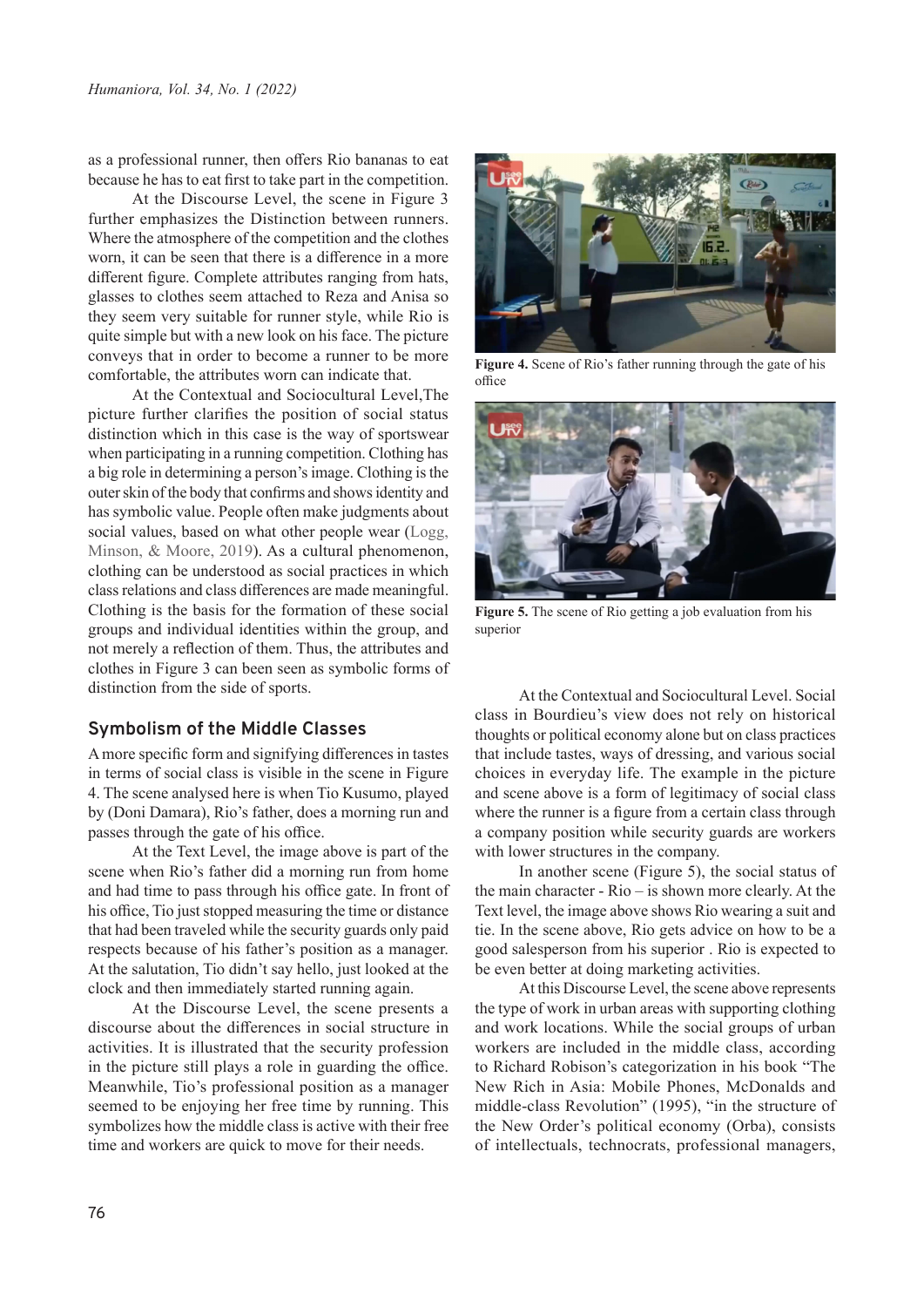lawyers, NGO activists, political party activists, student activists, and middle-aged entrepreneurs" (Wati, Primiana, Pirzada, & Sudarsono, 2019). The image above depicts a professional manager who is educated and has experience in sales.

At the contextual or sociocultural level, this is closely related to the history of social class in Indonesia, especially the middle class. The middle class during the New Order era became the state agent to support development ideas. This is evidenced by Suharto's policy of bringing many middle-aged, technocratic, academic and professional people into government power (Wampler, McNulty, & Touchton, 2021). After the New Order, this group was also still given space as an economic buffer that was targeted for consumption, despite having a critical history in government. The presence of a middle-class figure in the film is further strengthened by the movie producer Yasha Chatab's argument "We want people to get used to it and make it a part of their lifestyle" (The Wall Street Journal, 2014). From this statement, it is clear that this film is trying to target the middle class, showing how marathon running is the hallmark of the urban middle class.



**Figure 6.** The scene when Rio meets the Advisor lecturer

Figure 6 shows how education acts as part of the symbolic capital. At the Text Level, the scene in Figure 6 is the atmosphere when Rio meets his lecturer regarding the thesis he is making. At that moment, what was discussed was he development of his thesis. This scene is part of Rio's life to pursue his education.

The discourse contained in the picture is that education is one of the capitals to improve a career. This discourse has appeared since the beginning of the scene from the film Mari Lari, where Rio as a sales marketing for a car company always never reaches the target. This film seems to construct that career, work, education, and hobbies are a part of the life of urban people.

In Bourdieu's view, education is included in

cultural capital. School is a manifestation of the culture of the dominant group that controls economic, social and political resources, this embodiment works as a reproductive strategy for the dominant group. Just as our dominant economic institutions are structured for those who already have economic capital, so our educational institutions are structured to benefit those who already have cultural capital, in the form of the habitus of the dominant cultural faction. In this way, the dominant habitus is transformed into a form of cultural capital that is taken for granted by schools, and acts as the most effective filter in the reproductive processes of a hierarchical society. So that educational institutions are a place for the upper class or dominant group to preserve their values. Thus, schools are artifacts of the dominant social and cultural faction. Richard Harker (1990) says that traditionally, some groups have used the school system to reproduce their class position (various middleclass factions), while others have not (farmer groups, traders, working class) (Harker, 1990, p. 56).

#### **CONCLUSION**

*Mari Lari* is a film from the Indorunners community which aims to promote this sport to the public. The marathon was then mediated through a film which, according to the producers, was aimed at the middle class. Conceptually, mediatization in film is a space for the running community to expand sports to the public, but because the concept has broad links between sports institutions, media, and media logic, it has a significant impact on consumption. The author argues that this film is not just a running campaign, but another form of pop culture that targets the middle class, with the mask of running a marathon. The logic created by the mediatization of this sport is how fans of this sport consume accessories, clothes, shoes that get space through the community to run.

Research on the mediatization of sports or the study of sports is still not widespread in the academic world. This article is expected to be one of the academic references to study sports, especially regarding sports mediatization. The development of research in this area still needs to be continued to other focuses on sports. This paper is expected to be a reference for further researchers who want to review films about sports.

#### **REFERENCES**

Carnicelli, S., McGillivray, D., & McPherson, G. (2016). Digital leisure cultures: Critical perspectives. In *Digital Leisure Cultures: Critical Perspectives*.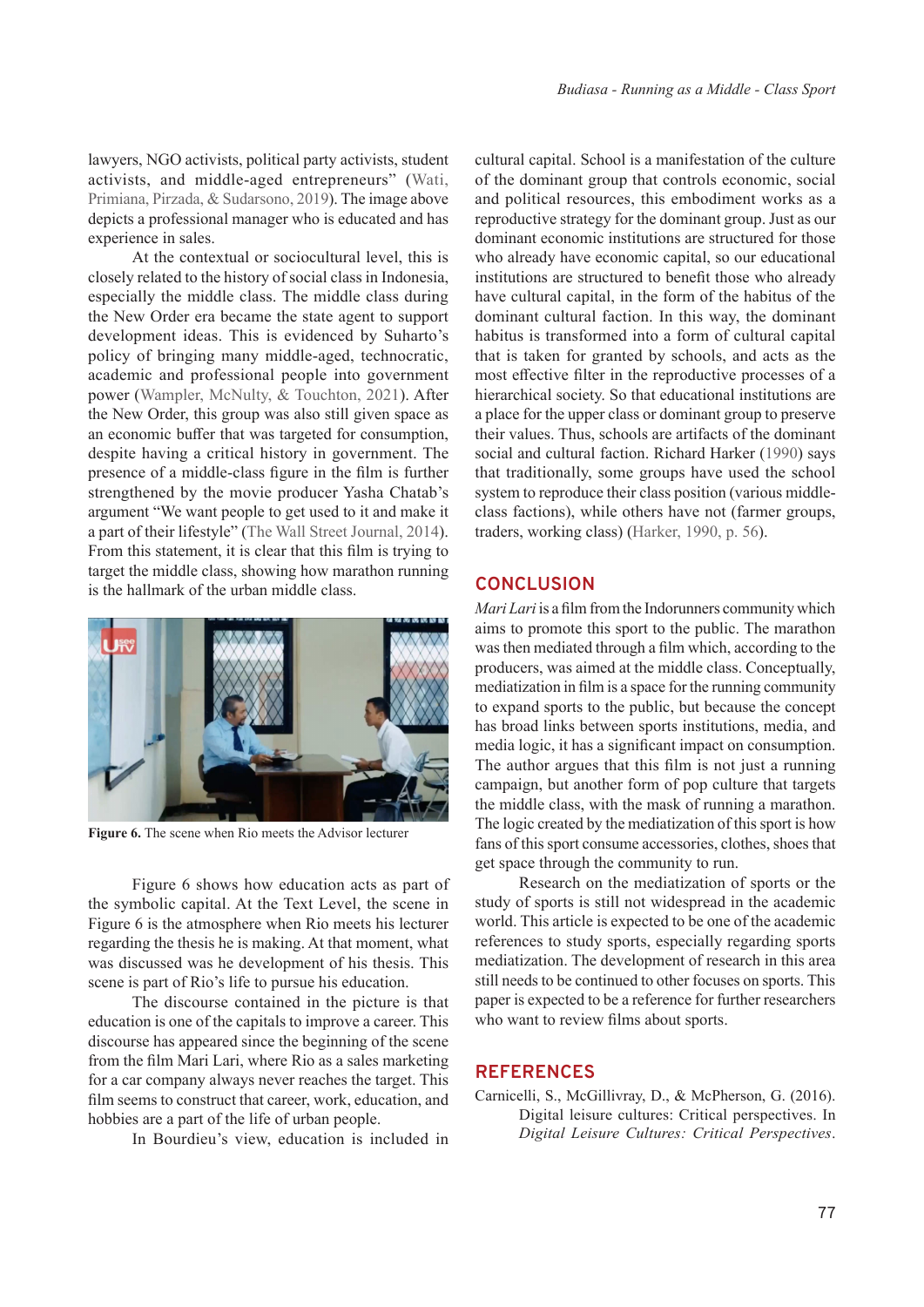https://doi.org/10.4324/9781315666600

- Cox, C. (2017). Broke Ballers: The Mediated World of Football and Finance. *InMedia*. https://doi. org/10.4000/inmedia.864
- Flemmen, M., Jarness, V., & Rosenlund, L. (2018). Social space and cultural class divisions: the forms of capital and contemporary lifestyle differentiation. *British Journal of Sociology*. https://doi.org/10.1111/1468- 4446.12295
- Gelfand, M. (2019). Rule Makers, Rule Breakers: Tight and Loose Cultures and the Secret Signals That Direct Our Lives. *Scribner*.
- Getz, D., & Page, S. J. (2016). Progress and prospects for event tourism research. *Tourism Management*, *52*, 593–631.
- Gomes, P. G. (2016). Mediatization: A concept, multiple voices. *ESSACHESS - Journal for Communication Studies*.
- Hanan, D. (2017). Cultural Specificity in Indonesian Film. In *Cultural Specificity in Indonesian Film: Diversity in Unity*.
- Harker, Richard, Mahar Cheleen, & Wilkes Chris. (1990). *An Introduction to the Work of Pierre Bourdieu: The Practice of Theory.* London: Palgrave.
- Hjarvard, S. (2013). The mediatization of culture and society. In *The Mediatization of Culture and Society*. https://doi.org/10.4324/9780203155363
- Katzer, N., & Kildyushov, O. (2018). Sport and modernity in 20th-Century Russia. *Russian Sociological Review*. https://doi.org/10.17323/1728- 192X-2018-2-155-172
- Kaufman, N. H., & Lindquist, S. A. (2018). Critiquing gender-neutral treaty language: The convention on the elimination of all forms of discrimination against women. In *Women's Rights Human Rights* (pp. 114– 125). Routledge.
- Kim, K., Cheong, Y., & Kim, H. (2016). The Influences of Sports Viewing Conditions on Enjoyment from Watching Televised Sports: An Analysis of the FIFA World Cup Audiences in Theater vs. Home. *Journal of Broadcasting and Electronic Media*. https://doi. org/10.1080/08838151.2016.1203320
- Komari, A., & Prasojo, L. D. (2020). *Culture of Playing Badminton as Symbol of Leadership Behavior in Society*. https://doi.org/10.5220/0009800406580663
- Larassary, A. (2020). Perspektif Pengalaman Konsumen Terhadap Kesuksesan Event Lari Borobudur Marathon 2019. *JUARA : Jurnal Olahraga*, *5*(2). https://doi.org/10.33222/juara.v5i2.889
- Logg, J. M., Minson, J. A., & Moore, D. A. (2019). Algorithm appreciation: People prefer algorithmic to human judgment. *Organizational Behavior and Human Decision Processes*. https://doi.org/10.1016/j. obhdp.2018.12.005
- McKay, T., McEwan, L., & Baker, M. (2019). The rise of trail running in South Africa: Possibilities for smallscale sports tourism. *Geojournal of Tourism and Geosites*. https://doi.org/10.30892/GTG.26320-408
- Nesbit, T. M., & King, K. A. (2010). The impact of fantasy football participation on NFL attendance. *Atlantic Economic Journal*. https://doi.org/10.1007/s11293- 009-9202-x
- O'Loughlin, E., Nikolaidis, P. T., Rosemann, T., & Knechtle, B. (2019). Different predictor variables for women and men in ultra-marathon running—the wellington urban ultramarathon 2018. *International Journal of Environmental Research and Public Health*. https:// doi.org/10.3390/ijerph16101844
- Rannikko, A., Harinen, P., Torvinen, P., & Liikanen, V. (2016). The social bordering of lifestyle sports: inclusive principles, exclusive reality. *Journal of Youth Studies*. https://doi.org/10.1080/13676261.2 016.1145640
- Scheer, V., Basset, P., Giovanelli, N., Vernillo, G., Millet, G. P., & Costa, R. J. S. (2020). Defining Off-road Running: A Position Statement from the Ultra Sports Science Foundation. *International Journal of Sports Medicine*. https://doi.org/10.1055/a-1096-0980
- Schiele, K., & Venkatesh, A. (2016). Regaining control through reclamation: how consumption subcultures preserve meaning and group identity after commodification. *Consumption Markets and Culture*. https://doi.org/10.1080/10253866.2015.1 135797
- Schroeder, D. L. H., & Seaman, D. A. N. (2018). Athletic Training in Popular Sports Films: More than khakis, a polo, and a roll of tape? *Sport Journal*.
- Sriwimon, L., & Zilli, P. J. (2017). Applying Critical Discourse Analysis as a conceptual framework for investigating gender stereotypes in political media discourse. *Kasetsart Journal of Social Sciences*. https://doi.org/10.1016/j.kjss.2016.04.004
- The Wall Street Journal. (2014). *"Let's Run" Chasing the Trend*. indo.wsj.com. Retrieved May 6, 2017, from http://indo.wsj.com/posts/2014/06/20/mari-larimengejar-tren/
- Triananda, K. (2014, March 27). *Mudah dan Murah, Alasan Olahraga Lari Kembali Tren*. beritasatu.com. Retrieved May 6, 2017, from https://www.beritasatu. com/kesehatan/174290/mudah-dan-murah-alasanolahraga-lari-kembali-tren
- Wampler, B., McNulty, S., & Touchton, M. (2021). Participatory Budgeting in Global Perspective. In *Participatory Budgeting in Global Perspective*. https:// doi.org/10.1093/oso/9780192897756.001.0001
- Wati, L. N., Primiana, H. I., Pirzada, K., & Sudarsono, R. (2019). Political connection, blockholder ownership and performance. *Entrepreneurship*